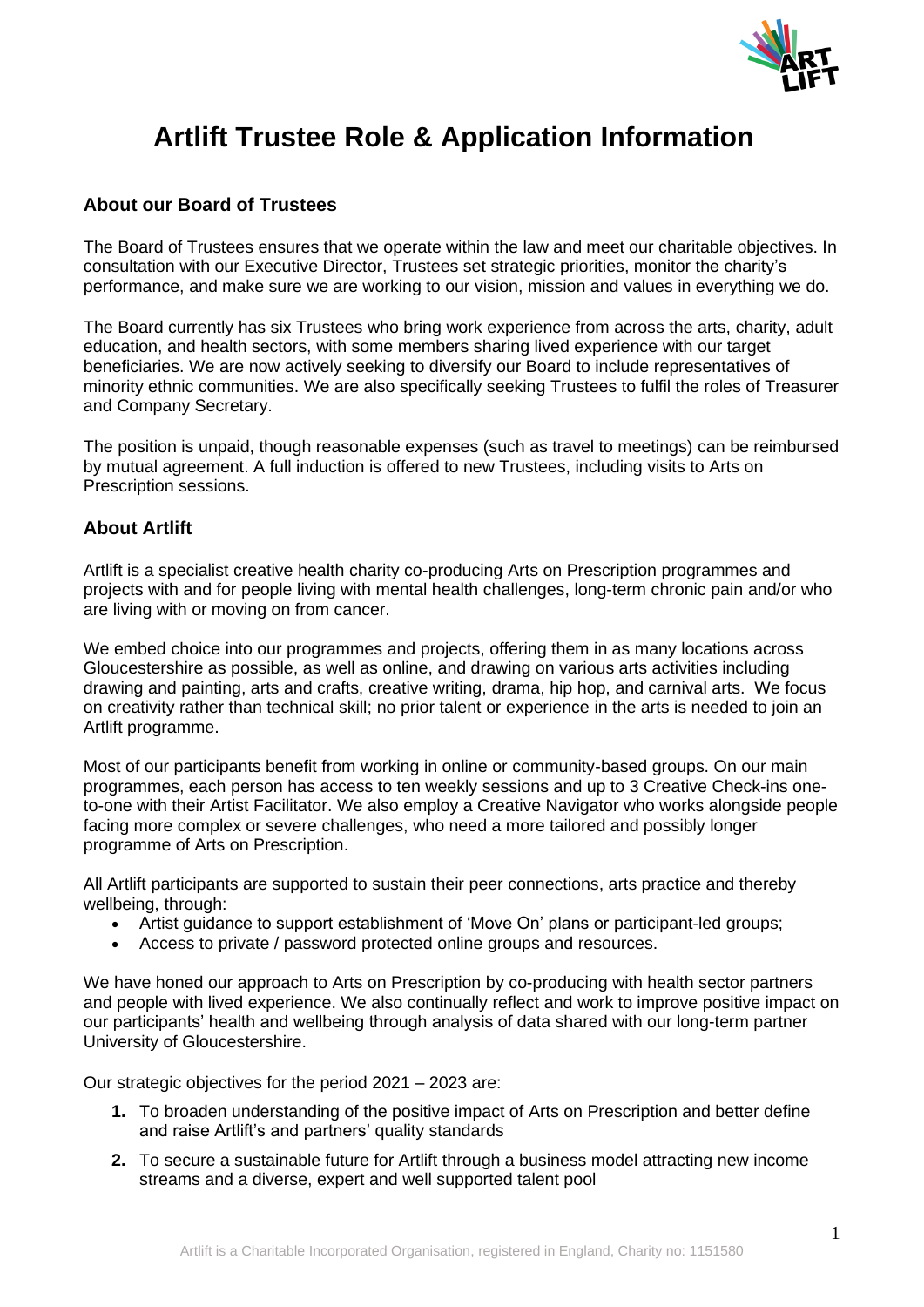

**3.** To maintain, engage a greater diversity of participants in, and support progression routes from, a range of successful arts and health interventions

More information about our programmes, history, research and our team and Board can be found on our website [www.artlift.org.](http://www.artlift.org./)

## **Trustee – Role Description**

Remuneration**:** The role of trustee is unpaid but reasonable travel expenses may be claimed

Location: currently all meetings are held on Zoom. If face-to-face meetings resume, they are likely to be in or near Gloucester.

Time commitment: Up to 4 board meetings annually, usually held between 4 and 6pm. Working groups and Sub-Committees are organised as required and there is a Trustee representative on each of Artlift's Co-Production groups (which meet quarterly for  $1 - 1.5$  hours). Staff members may contact individual trustees between meetings on matters relating to their areas of expertise.

Term of Office: Trustees serve a 3-year term and can serve for a maximum of 3 terms.

#### Trustee responsibilities:

The statutory duties of any charity trustee are:

- To ensure the charity complies with its governing document and pursues its defined objectives
- To contribute actively to giving clear strategic direction, setting overall policy, defining goals and setting targets, and evaluating performance
- To safeguard the charity's good name and values
- To ensure the charity's effective and efficient administration
- To ensure the charity's financial stability, protecting and managing its property and ensuring the proper investment of its funds.
- To appoint the Chief Executive and monitor his or her performance

Artlift Trustees are asked to:

- Attend Board meetings, reading papers in advance, focusing on key issues and contributing relevant knowledge, advice and guidance for the benefit of the charity.
- Ensure that Artlift complies with its governing document, charity law and any other relevant legislation or regulations, and pursues objectives as defined in the Constitution.
- Ensure financial stability: understand Artlift's financial position, ensure financial reports are brought before the Board on a regular basis, that funds are appropriately invested, and that the charity applies its resources exclusively in pursuance of its objectives.
- Ensure legal compliance and best practice policies and procedures, including appropriate levels of insurance, data control, safeguarding processes, incident reporting, inclusion, equality and diversity protocols, etc.
- Give firm strategic direction to the organisation by setting overall policy, defining goals, setting targets and evaluating performance against agreed targets.
- Actively support delivery of income generation plans and profile raising, including attendance at key meetings and events.
- Keep informed about the charity's activities and wider issues which affect its work.
- Scrutinise, be collectively responsible for, and support the work of individual Trustees with delegated authority and the charity's employees.